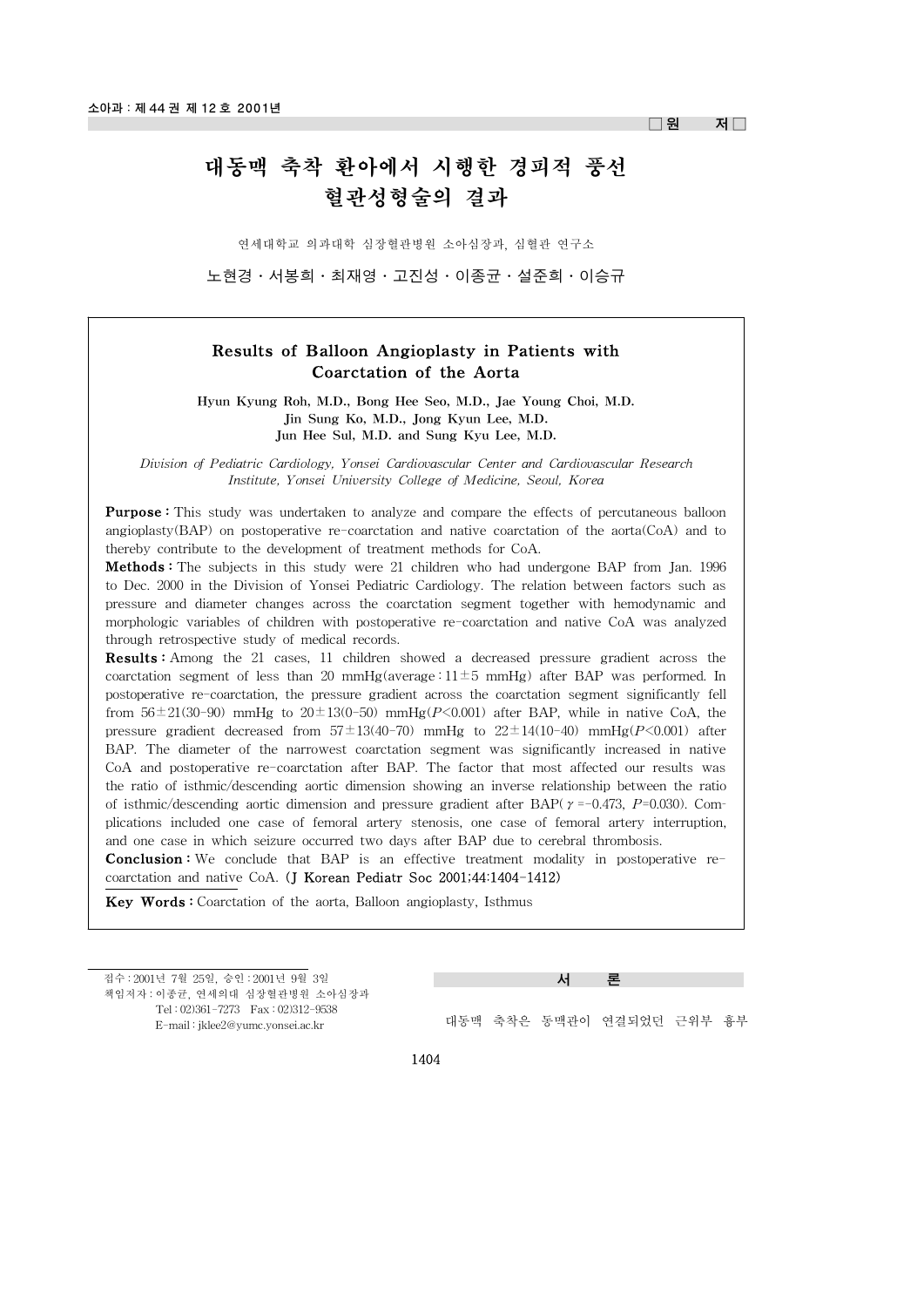대동맥 부위에서 분리형 협착으로 인하여 협착 부위 양측에 압력차가 야기되는 질환이다<sup>1)</sup>. 치료는 수술적 방법으로 절제술 후 단단 문합술(end-to-end anastomosis) 또는 쇄골하 동맥의 이식편(subclavian flap) 성형술 등이 시행되었으며<sup>2, 3)</sup> 최근에는 수술로 인한 합병증 및 사망률을 감소시키기 위해 분리형(discrete type) 대동맥 축착인 경우 경피적 풍선 혈관성형술 (balloon angioplasty)이 시행되고 있으며<sup>4-9)</sup>, 수술 후 재축착이 발생한 경우는 재수술로 인한 위험요인으로 인하여 풍선 혈관성형술이 이미 표준 치료법으로 인 정되어 성공적으로 시행되고 있다10, 11).

저자들은 연세대학교 심장혈관병원 소아심장과에서 수술 후 축착이 재발한 경우(재발군, post-operative re-CoA)와 수술을 시행하지 않은 대동맥 축착(비수 술군, native CoA) 환아를 대상으로 비수술적 경피적 풍선 혈관성형술의 결과를 비교하였고, 그 예후에 영 향을 미치는 형태학적 및 혈역학적 인자들을 비교 분 석함으로서 향후 대동맥 축착 치료 방침을 결정하는 데 도움이 되고자 본 연구를 시행하였다.

#### 대상 및 방법

1996년 1월부터 2000년 1월까지 연세대학교 심장 혈관병원 소아심장과에서 대동맥 축착으로 진단 받고 경피적 풍선 혈관성형술을 시술한 후 추적조사 중인 21명의 환자를 대상으로 하였다.

심도자 검사는 Optimus 200 양면 X-선 발생기 (Philips Medical System, Netherlands)를 사용하여 시행하였으며, 심혈관 조영술시 사용한 조영제로는 Optiray(Mallincrodt Medical Inc., Quebec, Canada) 로서 자동 주입기를 이용하여 체중 1 kg당 1-2 mL 를 1-2초에 걸쳐서 주입하였다. 경피적 풍선 혈관성 형술에서 풍선의 지름은 좌 쇄골하동맥 근위부의 대 동맥궁 직경과 같거나 1-2 mm 크게 하였으며, 횡격 막 부위 하행 대동맥의 직경보다는 작은 것을 선택하 였다. 상기한 풍선의 지름은 가장 좁은 축착부 직경의 4배를 초과하지 않게 하였다. 초기에 5-10초간 2-4회 에 걸쳐서 풍선을 확장시켰으며, 풍선 확장시 하행 대 동맥의 압력과 풍선내 압력을 지속적으로 측정 및 관 찰하였다4-9). 모든 환자에서 축착 근위부 및 원위부에 서 압력을 연속적으로 측정하였고, 좌 총경동맥과 쇄 골하동맥 사이의 대동맥궁 횡행부(transverse aortic arch)와 쇄골하동맥과 협착부 사이의 대동맥궁 협 부(isthmus), 축착부, 횡경막 부위의 하행 대동맥 직경을 측정하였으며, 모든 측정은 수축기 말에 이 루어졌다.

대동맥 축착의 경피적 풍선 혈관성형술을 시행한 21례 중 수술 후 재발군이 14례이었고 수술적 처치를 시행하지 않은 비수술군이 7례이었다. 성별로는 재발 군에서 남녀가 각각 8명 및 6명이었고, 비수술군의 경 우 남녀가 각각 3명 및 4명이었다. 재발군에서 수술 시 평균연령은 15±34개월(생후 15일-10세)이었으며, 경피적 풍선 혈관성형술 시술시 연령은 각각 95±64 개월(6-336개월) 및 125±164개월(9-472개월)이었으 며, 체중은 양군간에 차이가 없었다. 경피적 풍선 혈관성형술 후 추적조사 기간은 재발군이 17±5개 월(4-52개월), 비수술군은 19±20개월(5-61개월)이었 다(Table 1). 동반된 심장 기형으로는 재발군은 5례가 단순 대동맥 축착(simple CoA)이었으며, 이중 4례에 서 동맥관 개존이 동반되었다. 복합 대동맥 축착(complex CoA) 9례 중 8례에서 심실 중격 결손이 동반되 었고 이중 6례에서 동맥관 개존이 병발하였으며, 2례 에서는 이첨판 대동맥 판막으로 인한 대동맥 협착이 있었다. 1례에서 대혈관 전위 및 심실 중격 결손, 동 맥관 개존, 심방 중격 결손이 동반되었다. 비수술군의 경우 3례가 단순 대동맥 축착이었고, 복합 대동맥 축 착인 4례 중 심실 중격 결손이 2례에서 동반되어 있 었지만 좌우 단락량이 작아 치료가 필요하지 않은 경 우로 풍선 판막성형술을 시행하고 외래 추적 중이다. 이외에도 승모판 협착이 2례 있었는데 이는 낙하산 승 모판(parachute mitral valve)에 기인한 소위 Shone 증후군 환아였다. 수술 방법으로는 패치 복구술(patch

Table 1. Clinical Parameters of Study Group(n=21)

| Parameter                              | Post-op. re-CoA Native CoA |                        |
|----------------------------------------|----------------------------|------------------------|
| No. of cases                           | 14                         | 7                      |
| Male/Female                            | 8/6                        | 3/4                    |
| Age at $op(mo)$                        | $15 \pm 34(0.5 - 120)$     |                        |
| Age at $BAP(mo)$                       | $95 \pm 64(6 - 336)$       | $125 \pm 164(9 - 472)$ |
| Body weight at                         | $26 \pm 18(5 - 60)$        | $21 \pm 16(4 - 46)$    |
| BAP(kg)                                |                            |                        |
| $F/U$ duration after $17 \pm 15(4-52)$ |                            | $19 \pm 20(5 - 61)$    |
| BAP(mo)                                |                            |                        |

Abbreviations : CoA, coarctation of aorta, BAP, balloon angioplasty (mean  $\pm$  SD; Range)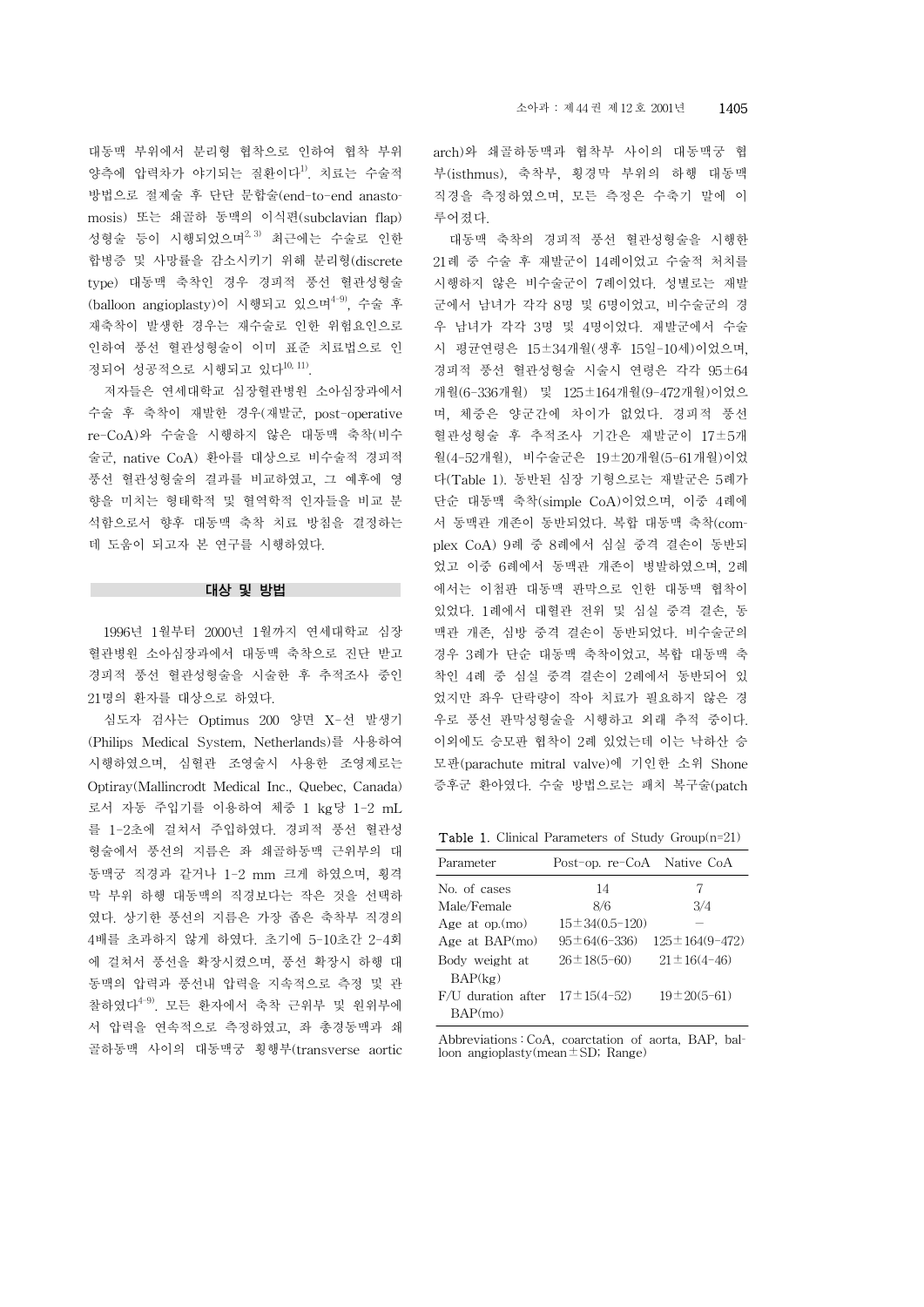repair)이 12례, 쇄골하동맥의 이식편 성형술이 1례, 단단 문합술이 1례에서 시행되었다(Table 2).

통계적 분석 방법으로는 paired t-test, independent t-test, correlation analysis 등을 시행하였으며 *P*<0.05를 통계적 유의수준으로 하였다.

결 과

## 1. 풍선 혈관성형술 후 혈역학적 및 형태학적 변화

경피적 풍선 혈관성형술 전, 후의 축착부 압력차는 재발군에서 시술 전 56±21(30-90) mmHg에서 시술

Table 2. Associated Anomalies and Types of Repair of the Coarctation Segment(n=21)

| Parameter          | Post-op. re-CoA Native CoA<br>$(n=14)$ |       | $(n=7)$ |   |          |
|--------------------|----------------------------------------|-------|---------|---|----------|
| Associated anomaly |                                        |       |         |   |          |
| Simple CoA         | 5                                      |       |         | 3 |          |
| $+PDA$             |                                        | 4     |         |   |          |
| Complex CoA        | 9                                      |       |         | 4 |          |
| $+VSD$             |                                        | 8     |         |   | 2        |
| $+$ PDA            |                                        |       | $6^+$   |   |          |
| $+D-TGA$           |                                        | $1^+$ |         |   |          |
| $+MS$              |                                        |       |         |   | $2^{\$}$ |
| Type of repair     |                                        |       |         |   |          |
| Patch              | 12                                     |       |         |   |          |
| Subclavian flap    | 1                                      |       |         |   |          |
| End-to-end         |                                        |       |         |   |          |
| anastomosis        |                                        |       |         |   |          |

\* Associated with subaortic stenosis, †aortic stenosis due to bicuspid aortic valve; 2 cases, ☨associated with VSD, PDA and ASD, and  $\degree$  due to parachute mitral valve(Shone s syndrome)

후 20±13(0-50) mmHg로 현저하게 감소하였고(*P*< 0.001), 비수술군 역시 시술 전, 후에 각각 57±13 (40-70) mmHg 및 22±14(10-40) mmHg로 경피적 풍선 혈관성형술 후 압력차가 현저히 감소함을 알 수 있었다(*P*<0.001)(Table 3). 또한 경피적 풍선 혈관성 형술 전, 후의 축착부 최소 직경은 재발군에서 각각 5.7±2.5(1.5-10.0) mm 및 8.4±3.0(3.0-15) mm로 평 균 1.5배 증가하였으며(*P*=0.015), 비수술군 역시 시술 전 3.9±1.6(1.3-6.0) mm에서 시술 후 7.5±2.9(2.5- 10.4) mm로 풍선 혈관성형술로 축착부의 최소 직경 이 유의하게 증가하는 것을 알 수 있다(*P*=0.013) (Fig. 1)(Table 3). 재발군과 비수술군 사이에 경피적 풍선 혈관성형술 전, 후의 축착부 압력차 및 최소 직 경, 횡격막 부위의 하행대동맥 직경에 대한 대동맥궁 의 횡행부, 협부 및 축착부 직경의 비율은 통계학적으 로 유의한 차이가 없었다(Table 3).

## 2. 풍선 혈관성형술 후 추적 조사 결과

경피적 풍선 혈관성형술 후 재발군은 17±15개월에 시행한 추적 심초음파 검사시 11명(78.6%)에서 축착 부 압력차가 증가하는 양상을 나타냈지만 평균 압력 차는 20±11(15-44) mmHg로 시술 직후의 압력차와 비교시 유의한 차이는 보이지 않았다. 비수술군의 경 우도 19±20개월에 시행한 추적검사 결과가 비슷한 양상을 나타내었다(Fig. 1). 시술 후 전예에서 축착부 압력차가 현저히 감소하였지만, 시술의 완전한 성공은 시술 후 축착부 압력차가 20 mmHg 미만인 경우로 정의 할 때4-9), 본 연구에서는 총 21명 중 11명(재발 군 7례 및 비수술군 4례)에서 있었고, 시술 후 압력차 는 11±5(0-20) mmHg였다. 반면 20mmHg 이상인

Table 3. Comparison of The Hemodynamic and Morphologic Parameters between Post-operative Group and Native Groups

| Parameter                              | Post-op. $re\text{-}CoA(n=14)$ | Native $CoA(n=7)$             | $P$ -value |
|----------------------------------------|--------------------------------|-------------------------------|------------|
| Pressure $gradient(mmHg)$              |                                |                               |            |
| $Pre-BAP$                              | $56 \pm 2(30 - 90)1$           | $57 \pm 13(40 - 70)$          | 0.986      |
| Post-BAP                               | $20 \pm 13(0 - 50)^*$          | $22 \pm 14(10-40)^*$          | 0.719      |
| Coarctation diameter(mm)               |                                |                               |            |
| $Pre-BAP$                              | $5.7 \pm 2.5(1.5 - 10.0)$      | $3.9 \pm 1.6(1.3 - 6.0)$      | 0.064      |
| Post-BAP                               | $8.4 \pm 3.0(3.0 - 15.0)^+$    | $7.5 \pm 2.9(2.5 - 10.4)^{+}$ | 0.521      |
| Transverse/Descending aortic dimension | $0.88 \pm 0.20(0.56 - 1.19)$   | $0.90 \pm 0.11(0.71 - 1.00)$  | 0.827      |
| Isthmic/Descending aortic dimension    | $0.64 \pm 0.21(0.29 - 1.09)$   | $0.76 \pm 0.08(0.64 - 0.85)$  | 0.109      |
| Coarcted/Descending aortic dimension   | $0.44 \pm 0.12(0.26 - 0.65)$   | $0.47 \pm 0.07(0.40 - 0.57)$  | 0.476      |

*P*-values;  $*<$  0.001,  $*$  0.015 and  $*$  0.013 vs pre-BAP values(mean  $\pm$  SD; Range)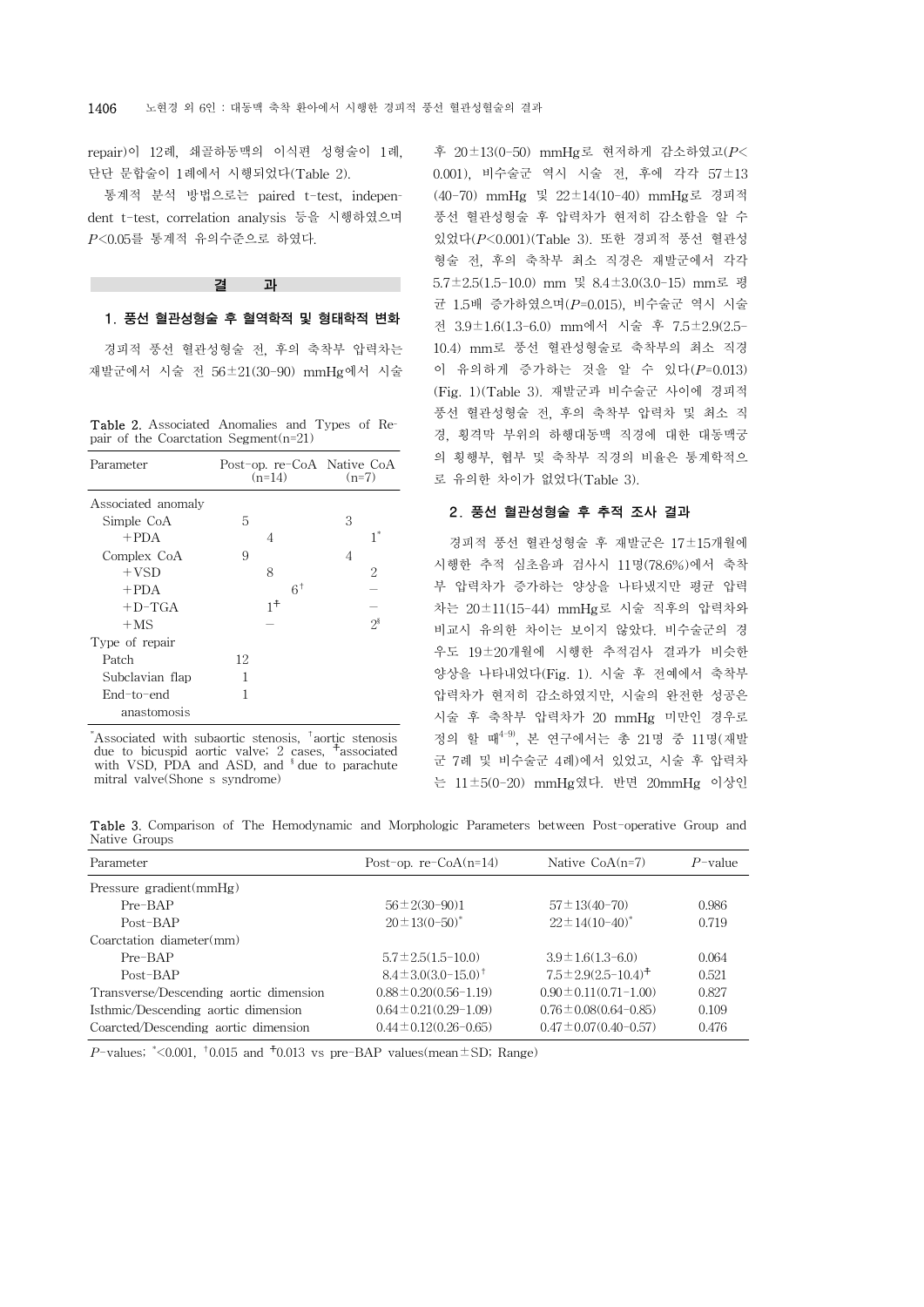불완전 성공인 경우는 10명으로 평균 압력차는 34± 8(22-50) mmHg였다(Fig. 2).

## 3. 풍선 혈관성형술의 결과에 미치는 형태학적 요인 분석

시술 완전 성공군과 불완전 성공군으로 나누어 분 석한 결과 횡격막 부위의 하행 대동맥 직경에 대한 대동맥궁 횡행부 및 축착부 직경의 비율은 경피적 풍 선 성형술 시술 후 축착부 압력차에 별 영향을 미치 지 못함을 알 수 있었고, 횡격막 부위의 하행대동맥 직경에 대한 대동맥궁 협부의 비율은 완전 성공군에서 0.77±0.16(0.51-1.09)였던 반면 불완전군에서 0.58± 0.17(0.29-0.85)로 대동맥궁 협부가 좁을수록 시술 후

축착부 잔존 압력차가 높아짐을 알 수 있었다(Table 4). 경피적 풍선 혈관성형술 전 축착부 압력차에 영향 을 미치는 요인으로는 축착부의 압력차(γ=-0.621, *P*= 0.003)이었지만 시술 후에는 횡격막 부위의 하행대동 맥 직경에 대한 대동맥궁 협부의 비율(γ=-0.473, *P*= 0.030)로 나타나, 이는 풍선 혈관성형술로 축착부가 좁은 것은 충분히 확장시킬 수 있지만 축착부 주위 대동맥궁 협부의 확장은 완전하지 않아 발육 부전이 지속적으로 남게되어 잔존 압력차를 유발함을 알 수 있었다. 즉 횡격막 부위의 하행대동맥 직경에 대한 대 동맥궁 협부의 비율은 경피적 풍선 혈관성형술 후의 축착부 압력차와 역상관관계가 있음을 알 수 있었다



Fig. 1. Changes of the coarctation diameter after balloon angioplasty in patients with post-operative recurrent and native coarctations. All measurements were made at end-systole with cineangiograms.



Fig. 2. Changes of the pressure gradient across the coarctation segment in patients with post-operative recurrent and native coarctations. Pre-Post-BAP values were measured by pull back tracing of pressure during cardiac catheterization and F/U BAP values by continuous wave Dopper at echocardiography laboratory.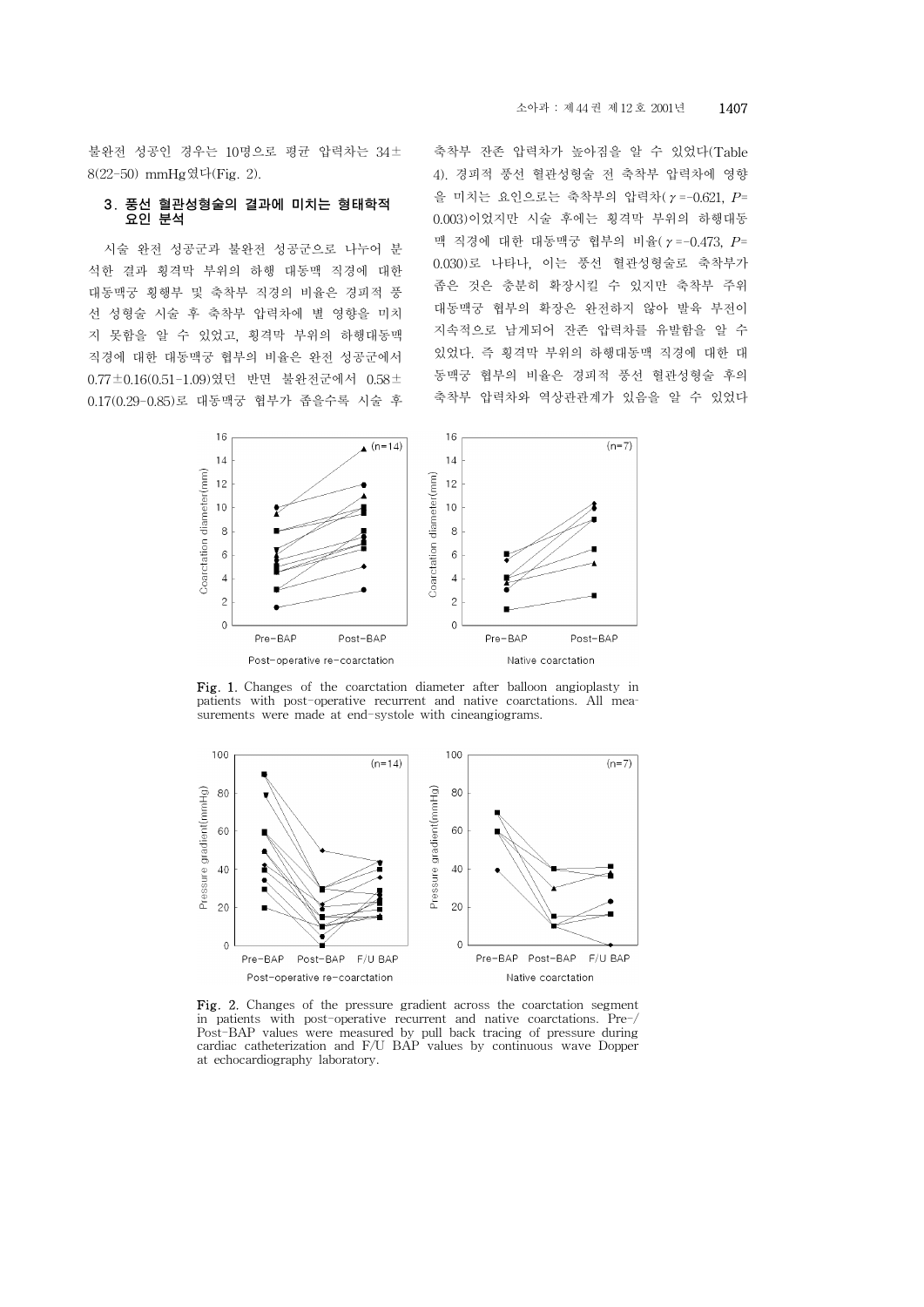| Parameter                              | Post-BAP pressure gradient   | $P$ -value                   |       |
|----------------------------------------|------------------------------|------------------------------|-------|
|                                        | $\leq$ 20 mmHg $(n=11)$      | $>20$ mmHg(n=10)             |       |
| $Pre-BAP$ pressure gradient( $mmHg$ )  | $46 \pm 15(20 - 70)$         | $69 \pm 16(43 - 90)$         | 0.003 |
| $Post-BAP$ pressure gradient( $mmHg$ ) | $11 \pm 5(0-20)$             | $34 \pm 8(22 - 50)$          | 0.001 |
| Transverse/Descending aortic dimension | $0.90 \pm 0.17(0.56 - 1.19)$ | $0.90 \pm 0.11(0.58 - 1.10)$ | 0.626 |
| Isthmic/Descending aortic dimension    | $0.77 \pm 0.16(0.51 - 1.09)$ | $0.58 \pm 0.17(0.29 - 0.85)$ | 0.027 |
| Coarcted/Descending aortic dimension   | $0.47 \pm 0.10(0.26 - 0.61)$ | $0.47 \pm 0.07(0.29 - 0.65)$ | 0.476 |

Table 4. Comparison of The Hemodynamic and Morphologic Parameters According to The Grade of Post-balloon Angioplasty Pressure Gradient(mean±SD; Range)



Fig. 3. Distribution of the pressure gradient across the coarctation segment after balloon angioplasty in patients with coarctations(n=21).

Table 5. Correlation of the Pre-/Post-balloon Angioplasty Pressure Gradient with Morphologic Parameters  $(n=21)$ 

| Parameter             | Correlation | pressure<br>gradient | Pre-BAP Post-BAP<br>pressure<br>gradient |
|-----------------------|-------------|----------------------|------------------------------------------|
| Pre-BAP pressure      | $\gamma$    |                      | 0.687                                    |
| gradient(mmHg)        | $P-value$   |                      | 0.001                                    |
| Transverse/Descending | γ           | 0.163                | $-0.009$                                 |
| aortic dimension      | $P-value$   | 0.480                | 0.967                                    |
| Isthmic/Descending    | γ           | -0.365               | $-0.473$                                 |
| aortic dimension      | P value     | 0.104                | 0.030                                    |
| Coarcted/Descending   | γ           | $-0.621$             | $-0.342$                                 |
| aortic dimension      | P-value     | 0.003                | 0.130                                    |

\* Pearson correlation coefficient

(Fig. 3)(Table 5).

## 4. 풍선 혈관성형술의 합병증

풍선 혈관성형술의 합병증으로는 대퇴동맥의 협착 및 중단(interruption)이 유발된 경우가 각각 1례씩 있었고 경피적 풍선 혈관성형술 후 뇌혈전에 의한 국 소경련이 유발된 경우가 1례 있었지만 추적 관찰 중 신경학적 후유증은 관찰되지 않았다. 그러나 시술의 중대한 합병증인 대동맥파열이나 대동맥류의 발생은 없었다(Fig. 4).

고 착

대동맥 축착은 선천성 심장병을 가진 환아에서 약 6-8%의 빈도로 발생하는 비교적 흔한 기형이다12, 13). 1760년 Morgagni에 의해서 처음 언급되었으며, 흉부 대동맥의 동맥관 위치 근처에서 비연속적 협착이 존 재하는 질환이다. 대동맥 축착은 단독으로만 존재하는 경우도 있으나 많은 경우에서 다른 선천성 심질환이 동반되어 치료 및 예후에 영향을 미치게 된다. 1960 년부터 1992년까지 대동맥 축착 환자 216명을 대상으 로 한 연구에서 52%가 단순 대동맥 협착이었으며, 48 %는 복합 대동맥 협착으로 심실 중격 결손이 가장 많이 동반되는 것으로 나타났으며, 그 외에도 대동맥 판하 협착, 방실 중격 결손, 대혈관 전위 등 다양한 선천성 심기형이 동반되는 것으로 보고되었다<sup>14)</sup>. 본 연구에서도 단순 대동맥 협착은 33%로 다소 적은 빈 도를 보였으나, 복합 대동맥 협착은 67%로 많은 빈도 를 나타내었으며, 이 경우 가장 흔하게 동반되는 심기 형은 심실 중격 결손으로 복합 대동맥 축착 13례 중 10례에서 동반되었다. 대동맥 축착은 치료하지 않는 경우 50세 이전에 급성 만성 심부전, 세균성 심내막 염, 대동맥 파열, 두개내 출혈, 고혈압, 판막성 심질환 등의 여러 가지 합병증으로 사망하는 것으로 알려져 있다15, 16). 이에 대한 치료로 1944년 Crafoord에 의해 서 처음으로 축착부의 양단을 연결시키는 수술적 처 치가 성공적으로 이루어진 후 외과적 치료는 과거 수 십년 동안 획기적인 진보를 이루었다<sup>17, 18</sup>. 그러나 조 기에 수술적 처치를 시행했음에도 재협착의 발생 빈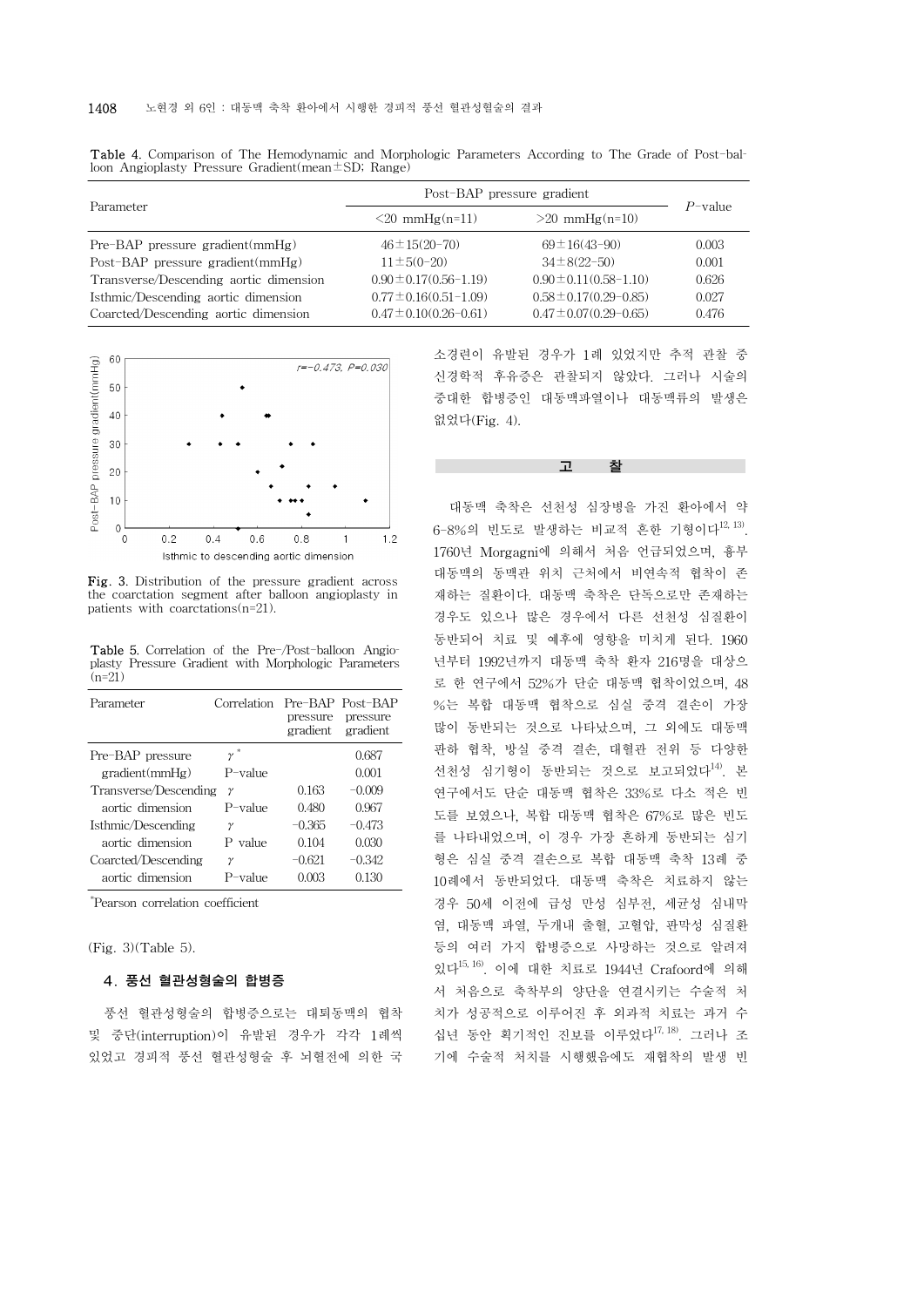

Fig. 4. Lateral angiogram of a 3-year-old boy with coarctation of aorta(CoA). A discrete CoA(arrow) is outlined(A). After BAP, dilated CoA segment with intimal flap(arrow) is observed(B). There is still slight indentation(arrow) on angiographic study performed 24 months after BAP. But there was no pressure gradient across the CoA segment on pressure tracing during cardiac catheterization(C).

도가 높고, 수술 사망률이 영아 및 동반된 심기형이 심할수록 높은 것으로 보고되고 있으며, 특히 수술 후 재발된 협착은 재수술을 시행하여도 다시 협착이 재 발하는 빈도가 높다17-20). 실제로 Kappetein 등은 수 술 후 사망률이 32%, 재협착이 41%에서 유발된다고 보고하였다. 또한 수술 후 재발된 축착의 수술적 처치 도 예후가 나쁜 것으로 알려져 있다18, 21-24). 이에 최근 에는 수술로 인한 합병증 및 사망률을 감소시키기 위 하여 분리형 대동맥 축착의 경우 경피적 풍선 혈관성 형술이 시행되고 있으며, 수술 후 재축착이 발생한 경 우와 수술을 시행하지 않은 대동맥 축착의 치료에도 풍선 혈관성형술을 시행하여 성공한 결과들을 보고되 고 있다 $^{5, 7-9, 25-32}$ . 그 결과 최근에는 수술을 시행하지 않은 분리형 대동맥 축착의 경우 수술을 대치할 수 있는 치료법으로서 풍선 혈관성형술이 시술되고 있다. 그러나 유아, 특히 생후 7개월 미만의 수술을 시행하 지 않은 대동맥 축착에 대해서는 잔존하는 동맥관 조 직이 재협착에 관여할 수 있으므로 경피적 풍선 혈관 성형술이 선택적 치료법이 아니라는 보고도 있다. 저 자들의 경우 경피적 풍선성형술 전, 후 압력차 및 협 착부 최소직경, 횡격막 부위의 하행 대동맥 직경에 대 한 대동맥궁 횡행부 및 협부의 비율이 수술 후 재발 군과 수술을 시행하지 않은 비수술군 사이에 유의한 차이를 보이지 않는 것으로 보아 비수술 대동맥 협착

의 치료에서도 풍선 혈관성형술이 유용하게 사용될 수 있는 치료법이라고 생각된다. 풍선 혈관성형술의 완전한 성공은 축착부 압력차가 20 mmHg 이하인 경 우로 정의하며, 타 저자들의 보고에 의하면 나이에 상관없이 풍성 혈관성형술 후 축착부 압력차가 20 mmHg 이하로 감소하는 결과를 볼 수 있었으며, 비 교적 높은 성공율을 보고하고 있다 $33-35$ .

본 연구 대상 21명 전체에서 축착부 압력차가 현저 하게 감소하였으며, 11명에서 풍선 혈관성형술 후 축 착부 압력차가 20 mmHg 미만으로 측정되어 만족할 만한 결과를 얻었다(완전 성공률 : 52.4%).

시술 후 재협착의 발생 요인으로 시술시 연령이 1 세 미만인 경우, 대동맥궁 협부의 발육부전, 축착부 직경이 시술 전 3.5 mm 미만, 시술 후 6 mm 미만인 경우 등이 알려져 있으며30, 33, 36), Kaine 등은 대동맥 궁 협부 직경이 풍선 혈관성형술의 가장 중요한 예후 인자라고 하였으며, 시술 전 대동맥궁 협부의 z-value 가 -2 이하인 경우 초기 실패율이 84%라고 하였다<sup>37)</sup>. 또한 Yetman 등은 대동맥궁 횡행부의 발육부전이 재 협착의 중요한 요인이라고 보고하였다<sup>38)</sup>. 본 연구에서 는 대동맥궁 협부의 직경만 풍선 성형술 시술 후의 축착부 압력차와 역 상관관계가 있음을 알 수 있었다  $(\gamma = -0.473, P < 0.05)$ .

그러나 시술 전에는 대동맥궁 협부의 직경과 축착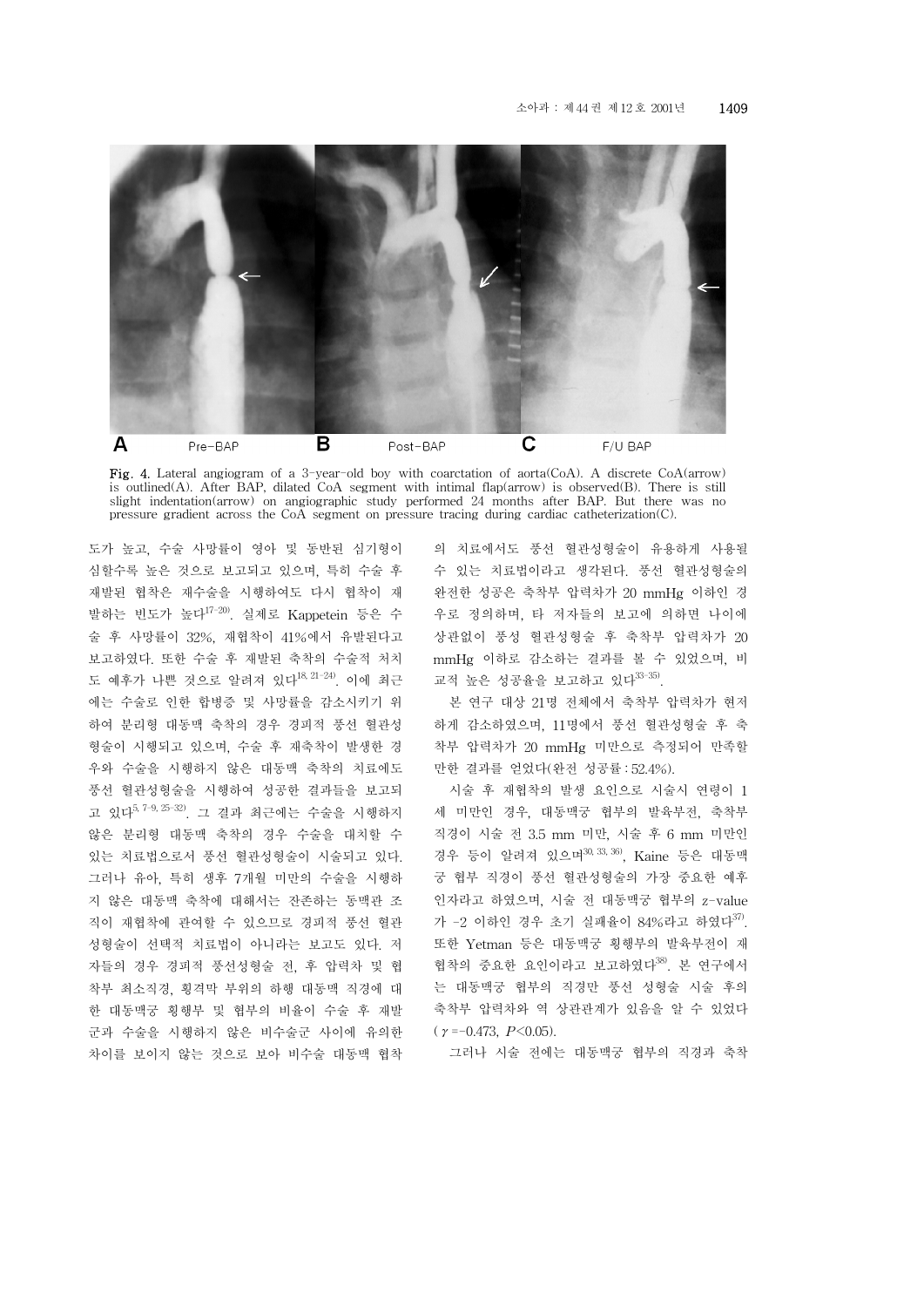부 압력차는 유의한 상관관계가 없고 축착부 직경만 유의한 차이를 보인 것에 비추어 볼 때, 풍선 혈관성 형술에 의하여 축착부는 성공적으로 확장되지만 주변 의 혈관은 효과적으로 확장되지 않음을 알 수 있으며 그로 인하여 재발의 빈도가 높음을 알 수 있었다. 이 는 또한 수술 방법과도 밀접한 연관이 있으리라 사료 되며 실제로 저자들의 경우 대부분이 패치(patch)를 이용한 확장 수술을 시행하였지만 대동맥궁 협부까지 는 충분히 확장하지 못한 결과로 생각할 수 있으며, 이러한 문제를 해결하기 위하여 최근에는 협착부의 양 단을 충분히 절제한 후에 단단 문합술(extended endto-end anastomosis)을 시행하는 경우가 대부분이며, 이로써 수술 후 축착의 재발이 현저히 감소하였다.

재협착의 발생기전은 동맥관 조직의 수축 및 혈관 내막의 증식과 연관이 있다고 알려지고 있으며, 풍선 혈관성형술 후 재협착은 축착부 주위 동맥관 조직의 수축, 풍선팽창으로 대동맥을 확장시킬 때 손상을 받 지않은 대동맥벽 부분의 수축에 의한 탄성 반동(elastic recoil), 평활근 세포의 증식에 의한 내막 증식, 동 맥혈관 재구성 등의 다양한 요소에 기인하는 것으로 생각되어진다. 동맥관 조직이 재발에 관여하는 것이 어느 시기인지 까지는 명확하지 않으나 생후 7개월 이후에는 재발의 위험도는 낮아진다고 되어있다. 또한 풍선 혈관성형술은 혈관 내막과 중막의 일부를 찢는 인위적인 손상을 가함으로써 혈관내경을 넓히는 방법 이기 때문에 대동맥벽에 예기치 못한 과다한 손상이 가해질 수 있으며, 이로 인해 중막의 완전한 파열로 인한 동맥류 및 대동맥 박리 또는 파열 그리고 섬유성 반흔에 의한 재협착 등의 위험성이 보고되고 있으나, 수술 후 발생한 재협착의 경우 수술 후 문합부에 생긴 섬유화 조직이 고착되어 풍선 확장에 의한 동맥의 파 열을 방지할 수 있기 때문에 재협착에 대한 수술적 치 료보다 안전하게 시행할 수 있다고 한다39). 본 연구에 서는 동맥류 및 대동맥 박리 또는 파열 등의 합병증 이 없이 안전하게 풍선 혈관성형술을 시행되었다.

경피적 풍선성형술의 합병증은 13.6-20.6%로 보고 되고 있으며 그 중 대부분은 일과성 대퇴동맥 맥박 감소로 장애가 남을 정도의 중대한 합병증의 빈도는 적다. 유아의 경우 특히 대퇴동맥 폐쇄가 염려되나 가 능한 가는 도자를 사용하고 단시간에 시술함으로 예 방 가능하다고 생각되고 있다. 또한 혈전에 의한 중추 신경계 장애나 대퇴동맥 폐쇄를 예방하기 위해 시술

시 항응고제를 충분히 투여해야 한다. 저자들의 경우 대퇴 동맥의 협착 및 중단이 각각 1례씩 있었고, 시술 2일째 발견된 뇌혈 전에 의한 경련이 1례 있었지만 중대한 신경학적 후유증은 병발하지 않았다.

현 시점에서 수술을 시행하지 않은 대동맥 축착의 풍선 혈관성형술은 수술과 비교하여 동등한 중, 장기 성적을 내고 있음에도 불구하고 흔히 일어나는 재협 착, 동맥류나 대동맥박리 발생 위험 등의 점에서 모든 연령군 특히 유아의 경우에는 적용에 한계가 있다. 이 러한 풍선 혈관성형술에 따르는 합병증을 최소화 시 키기 위해 최근에는 스텐트 삽입술이 대동맥 축착의 치료에 사용되고 있다. 스텐트 삽입술은 내막 손상의 정도에 관계없이 확장된 내경의 유지가 가능하여 재 협착의 발생을 줄일 수 있으며<sup>40)</sup>, 손상 받은 내막을 중막에 밀착시켜 더 이상의 손상을 막아서 대동맥 벽 의 구조를 안정화 시켜 대동맥 박리, 대동맥류의 발생 을 막을 수 있을 것으로 알려져 있다<sup>41)</sup>. 또한 삽입된 스텐트의 재확장이 가능하여, 신체 성장기에 있는 소 아의 경우도 스텐트 삽입술이 양호한 결과를 얻을 수 있어 풍선 성형술을 재시행하는 것이 위험성이 있는 경우 스텐트 삽입을 고려한다면, 재발하는 대동맥 축 착의 치료 및 예후에 보다 좋은 결과가 있을 것으로 사료된다. 스텐트 삽입은 협착부 주위를 동시에 확장 할 수 있으므로 본 연구 결과 밝혀진 재발의 위험 요 인인 대동맥궁 협부의 발육 부전을 동시에 확장시킴 으로써 풍선 혈관성형술의 시술 성적을 현저히 향상 시킬 수 있으리라 사료된다. 그러나 스텐트 삽입시 대 퇴동맥을 통해 11-12 Fr 크기의 long sheath를 삽입 하여야 하므로 대퇴동맥의 폐쇄 가능성이 있다. 따라 서 성인과 비슷한 체격으로 성장할 때까지는 풍선 혈 관성형술로 경과를 관찰 하다가 확대가 불충분할 경 우에 스텐트 삽입을 시행함이 올바른 선택이라고 생 각된다. 또한 유아의 경우 풍선 혈관성형술 후 재협착 의 빈도가 증가하지만 수술의 위험요인을 감안한다면 울혈성 심부전 및 쇼크증상이 심한 유아의 경우 증상 완화를 위해 풍선 혈관성형술을 시행할 수 있으리라 생각되지만, 이는 각 기관의 수술성적 및 치료방침을 고려하여 결정할 사항으로 생각된다.

#### 고 있는 오 약 기

목 적: 수술 후 재축착이 발생한 수술군과 수술을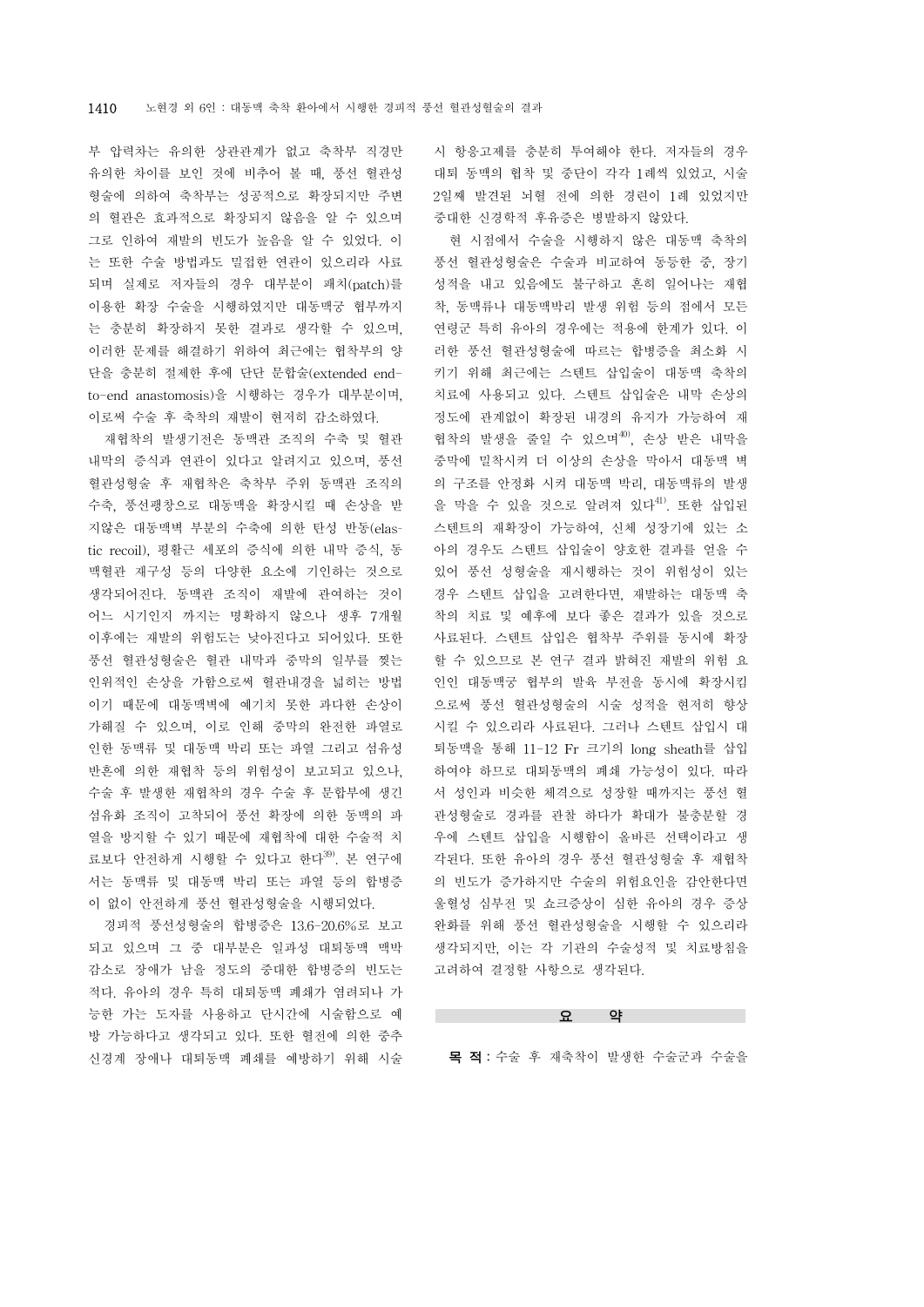방 법: 1996년 1월부터 2000년 12월까지 연세대학 교 심장혈관병원 소아심장과에서 대동맥 축착의 경피 적 풍선 혈관성형술을 시행한 21례를 대상으로 하여 수술 후 재축착군과 비수술군의 축착부 압력차 및 직 경의 변화를 검토하고 혈역학적 및 형태학적 매개 변 수와의 관계를 분석하기 위하여 본 연구를 시행하였다.

결 과: 대동맥 축착의 경피적 풍선 혈관성형술 시 술한 총 21명 중 11명에서 압력차가 20 mmHg 미만 으로 평균 11±5(0-20) mmHg였다(성공률 : 52.4%). 수술 후 재축착군의 경우 시술 후 압력차가 유의하게 감소(56±21 mmHg vs 20±13 mmHg, *P*<0.001)하 였고 비수술군의 경우도 유사한 결과(57±13 mmHg vs 22±14 mmHg, *P*<0.001)를 나타내었다. 상기한 결과에 영향을 미치는 주된 요인은 시술 전에는 축착 부 직경이었지만 시술 후에는 대동맥궁 협부의 직경 으로, 풍선 혈관성형술 후의 축착부 압력차와 역상관 관계가 있음을 알 수 있었다. 합병증으로는 대퇴동맥 의 협착 및 중단이 각각 1례씩 있었고 시술 2일 발견 된 뇌혈전이 1례 있었다.

결 론: 수술 후 재축착이 발생한 수술군의 경우와 수술적 처치를 시행하지 않은 비수술군 대동맥 축착 의 치료에서 경피적 풍선 혈관 성형술은 소아에서 매 우 유용하고 안전하게 사용할 수 있지만, 향후 장기적 인 추적결과 나타날 수 있는 재협착의 치료에 있어서 는 스텐트 삽입술 등의 보다 근본적인 치료를 고려하 여야 할 것으로 사료된다.

## 참고문헌

- 1) Beekman RH. Coarctation of the aorta. In : Emmanouilides GC, Riemenschneider TA, Gutgesell HP, editors. Moss and Adams Heart disease in infants, children, and adolescents. 5th ed. Baltimore: Williams & Wilkins, 1995:1111-33.
- 2) Bromberg BI, Beekman RH, Rocchini AP, Snider AR, Bank ER, Heiderlberger K, et al. Aortic aneurysm after patch aortoplasty repair of coarction : a prospective analysis of prevalence, screening tests and risks. J Am Coll Cardiol 1989;14:734-41.
- 3) Van Son JA, Daniels O, Vincent JG, van Lier HJ, Lacquet LK. Appraisal of resection and end-to-end anastomosis for repair of coarctation of the aorta in infancy; preference for resection. Ann Thorac Surg 1989;48:496-502.
- 4) Lababidi Z. Neonatal transluminal balloon coarctation angioplasty. Am Heart J 1983;106:752-3.
- 5) Allen HD, Marx GR, Ovitt TW, Goldberg SJ. Balloon dilation angioplasty for coarctation of the aorta. Am J Cardiol 1986;57:828-32.
- 6) Anjos R, Qureshi SA, Rosenthal E, Murdoch I, Hayes A, Parsons J, et al. Determinants of hemodynamic results of balloon dilation of aortic recoarctation. Am J Cardiol 1992;69:665-71.
- 7) Attia IM, Lababidi ZA. Early results of balloon angioplasty of native aortic coarctation in young adults. Am J Cardiol 1988;61:930-1.
- 8) Bank ER, Aisen AM, Rocchini AP, Hernandez RJ. Coarctation of the aorta in children undergoing angioplasty : pretreatment and posttreatment MR imaging. Radiology 1987;162:235-40.
- 9) Beekman RH, Rocchini AP, Dick II M, Snider AR, Crowley DC, Serwer GA, et al. Percutaneous balloon angioplasty for native coarctation of the aorta. J Am Coll Cardiol 1987;10:1078-84.
- 10) Ino T, Ohkubo M. Dilation mechanism, causes of restenosis and stenting in balloon coarctation angioplasty. Acta Paediatr 1997;86:367-71.
- 11) Isner JM, Donaldson RF, Fulton D, Bhan I, Payne DD, Cleveland RJ. Cystic medial necrosis in coarctation of the aorta : a potential factor contributing to adverse consequences observed after percutaneous balloon angioplasty of coarctation sites. Circulation 1987;75:689-95.
- 12) Lock JE, Bass JL, Amplatz K, Fuhrman BP, Castaneda-Zuniga W. Balloon dilation angioplasty of aortic coarctations in infants and children. Circulation 1983;68:109-16.
- 13) Samanek M, Slavid Z, Zborilova B, Hrobonova V, Voriskova M, Skovranek J, et al. Prevalence, treatment and outcome of heart disease in liveborn children : a prospective analysis of 91,823 live-born children. Pediatr Cardiol 1989;10:205-11.
- 14) Bergdahl LA, Blackstone EH, Kirklin JW, Pacifico AD, Bargeron LM Jr. Determinants of early success in repair of aortic coarctation in infants. J Thorac Cardiovasc Surg 1982;83:736-42.
- 15) Campbell M. Natural history of coarctation of the aorta. Br Heart J 1970;32:633-40.
- 16) Kirklin JW, Barratt-Boyes BG. Coarctation of the aorta and interrupted aortic arch. In : Kirklin JW, Barratt-Boyes BG, editors. Cardiac surgery. 2nd ed. New York : Churchill- Livingstone, 1992: 1263-325.